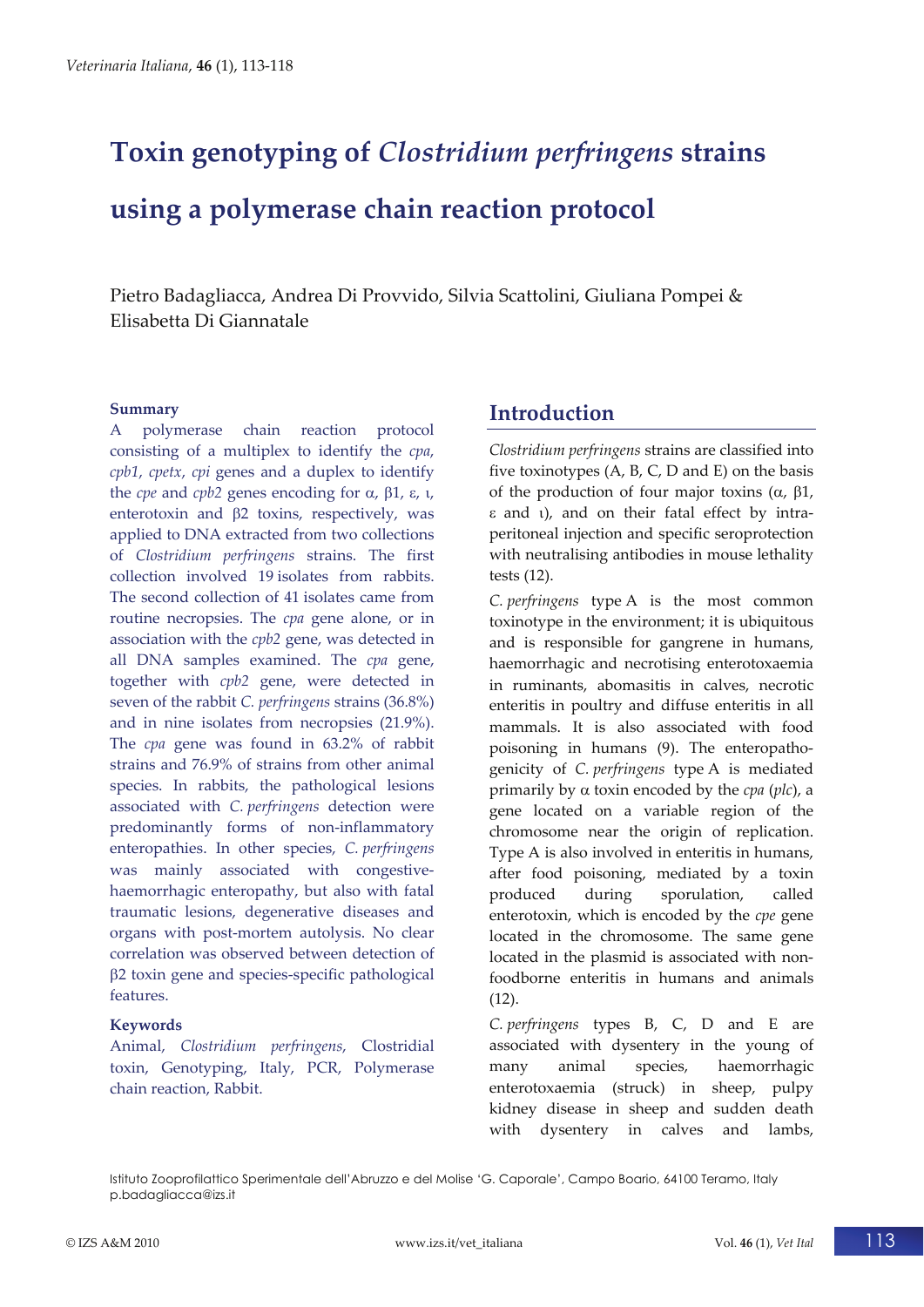respectively (9). Haemorrhagic necrosis of the intestinal mucosa and the oedematous parenchymal lesions, which characterise the pathogenesis of *C. perfringens* classified into toxinotypes B, C and D, are mediated by  $\beta$ 1 and  $\varepsilon$  toxins encoded by genes *cpb1* and *etx*, located in plasmids. The  $\beta$ 1 and  $\epsilon$  toxins, in combination, are associated with toxinotype B, while, when individually expressed, they are associated with toxinotypes C and D respectively. The toxin, encoded by the *cpi* (*iap*) gene located in the plasmid, is responsible for the disruption of cell membranes and actin cytoskeleton and is associated with toxino‐ type E. Finally, the  $\alpha$  toxin is always produced while enterotoxin can be produced by all these toxinotypes (12). A novel toxin, called β2 toxin, and its encoding plasmid gene *cpb2*, were recently described by Gibert *et al*. (6). It was so named to differentiate it from the  $\beta$ 1 toxin expressed by a reference type B strain and a type C field strain isolated from a piglet with necrotising enterocolitis. More recently, several studies have shown the extensive distribution of 2‐toxigenic *C. perfringens* isolated from diseased ruminants, carnivores, poultry and fish, and also in healthy animals (14). Following the recent widespread of epizootic rabbit enteropathy (ERE), the role of *C. perfringens* in rabbit enteropathies has been investigated by various authors (11, 15). Despite the fact that the aetiology of ERE still remains unknown, these studies speculate on the presence of the *cpa*, *cpa* + *cpb2* and *cpe* genotypes of *C. perfringens* in the spontaneous and experimental forms of ERE.

The polymerase chain reaction (PCR) employed in the genotyping of *C. perfringens* strains has been developed and commonly accepted as a practical, reliable method to provide a more accurate and comprehensive characterisation of *C. perfringens* pathovars than the toxinotyping (12).

The aim of this study was to contribute to knowledge of the genotypes of *C. perfringens* present in Italy in wild and domestic animals, with special regard to the rabbit, and to describe the main pathological profiles associated with the isolation of *C. perfringens*.

# **Materials and methods**

## *Clostridium perfringens* **strain collections**

Two *C. perfringens* strain collections were made between 2007 and 2008. They originated from an ad hoc study of rabbit enteric pathologies (13) and from necropsies that involved various animal species. The first collection consisted of 19 isolates from the caecal content of diseased rabbits while the second was made up of 41 isolates from the liver, kidney and intestinal content of farmed animals, pets and wildlife.

## **Pathological profiles**

The pathological features of diseased rabbits were classified as inflammatory (enterotyphlitis) or non‐inflammatory (liquid content, caecal impaction, mucoid content) entero‐ pathies, while the pathological profiles of the other animal species were grouped, on the basis of the principal diagnostic findings, into enteropathy (phlogistic or degenerative lesions) and other pathologies (traumatic, haemorrhagic or congestive syndrome, degenerative disease or post‐mortem autolysis).

## **Microbiology**

#### *Clostridium perfringens* **detection and identification**

About 0.5 g or ml of inoculum from target organs or intestinal contents was suspended in 2 ml of meat broth. Of this suspension, 1 ml was inoculated into thioglycollate broth (BioMérieux SA, Marcy l'Étoile) and incubated at  $37^{\circ}$ C  $\pm 1^{\circ}$ C for 24 h. Approximately 0.1 ml from each tube was inoculated by loop onto blood agar (BioMérieux SA, Marcy l'Étoile) and the plates were incubated in anaerobic conditions at  $37 \pm 1$ °C for 24 h. *C. perfringens* suspect colonies were sub‐cultured onto blood agar in anaerobic conditions and the pure cultures were verified with Gram stain, catalase and oxidase tests. Biochemical identifications were performed using a commercial kit (API 20A™, BioMérieux SA, Marcy l'Étoile). The isolates were suspended in microbanks and stored at –80°C.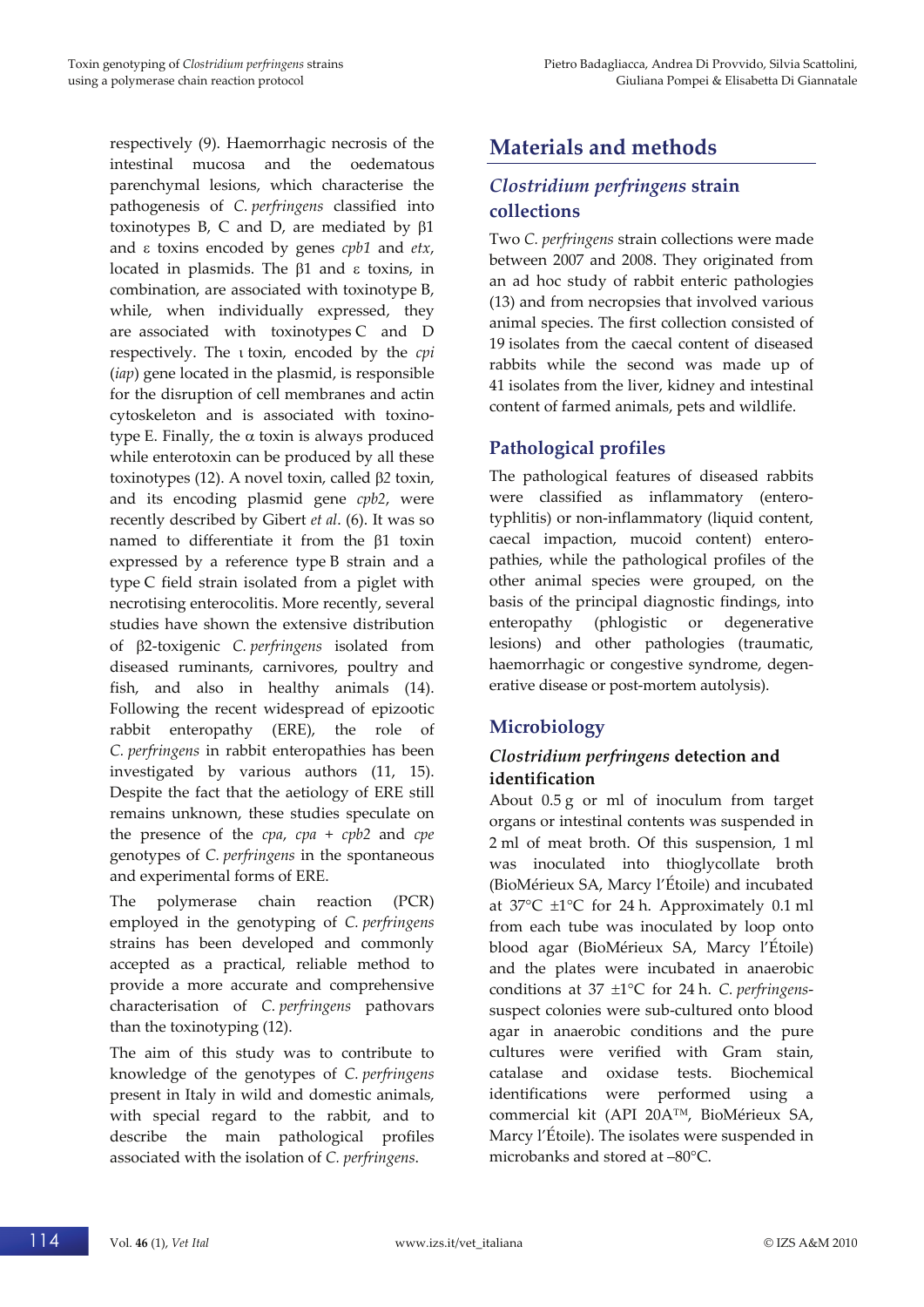#### **DNA analysis**

Five colonies of each *C. perfringens* strain were used for DNA extraction with UltraClean® Microbial DNA Isolation Kit (MO BIO Laboratories Inc., Carlsbad, California) in accordance with the instructions of the manufacturer.

The extracted DNAs were selected on the basis of the molecular confirmation of *C. perfringens* with 16S rDNA‐based PCR as described by Wang *et al.* (16) and subsequently tested for *cpa*, *cpb1*, *cpb2*, *cpetx*, *cpi* and *cpe* genes with PCR as described by Baums *et al*. (3) and Yoo *et al*. (17) and performed by Drigo *et al*. (5), in our in‐house laboratory conditions. Briefly, a multiplex PCR was used to detect *cpa*, *cpb1*, *cpetx* and *cpi* genes and a duplex PCR was used to detect *cpb2* and *cpe* genes. The multiplex PCR was performed on a 25 μl mixture containing 2.5 mM MgCl2, 250 μM each deoxyribonucleotide triphosphate (dNTP),  $0.05 \text{ U/}\mu l$  of AmpliTaq Gold<sup>®</sup> DNA polymerase (Applied Biosystems, Carlsbad, California) and 0.1 μM of the primers listed in Table I. The duplex PCR was performed on a 25 μl mixture containing 1.5 mM MgCl2,

250 μM of each dNTP, 0.05 U/μl of AmpliTaq  $Gold^{\otimes}$  DNA polymerase and 0.1  $\mu$ M of the primers listed in Table II. The thermal cycling was performed as follows: initial denaturation for 2 min 30 sec at 95°C followed by 35 cycles of 1 min at 95°C, 1 min at 60°C in the multiplex and 54°C in the duplex PCR, 1 min 20 sec at 72°C and a final step of 2 min at 72°C. The PCR products were separated by electrophoresis on 1.5% agarose gel (Eppendorf Italia, Milan) with  $1X$  Sybr<sup>®</sup> safe gel stain (Invitrogen ltd, Paisley). Gels were viewed under a UV transilluminator and the image was captured using Chemilmager™ 5500, version 3.4 (Alpha Innotech Corporation, San Leandro, California).

The enterotoxin-toxinogenic ATCC 27324 type E, NCTC 3180 type C, NCTC 8346 type D and a  $\beta$ 2-toxinogenic type A field strains were used as reference strains of *C. perfringens*.

## **Results**

## **Rabbit strain collection**

The rabbit *C. perfringens* strain collection contained genotypes expressing the *cpa* gene alone and others expressing *cpa* + *cpb2* genes.

Table I

Multiplex polymerase chain reaction: target toxin genes, nucleotide sequences and length of amplification products

| Nucleotide sequence $(5^{\prime}-3^{\prime})$ | Length of amplicon (bp) Reference |                          |  |
|-----------------------------------------------|-----------------------------------|--------------------------|--|
| AGT CTA CGC TTG GGA TGG AA                    |                                   | Baums et al. (3)         |  |
| TIT CCT GGG TIG TCC ATT TC                    |                                   |                          |  |
| TCC TIT CIT GAG GGA GGA TAA A                 |                                   | Baums et al. (3)         |  |
| TGA ACC TCC TAT TIT GTA TCC CA                |                                   |                          |  |
| ACI GCA ACI ACI ACI CAI ACI GIG               |                                   |                          |  |
| CIG GIG CCI TAA TAG AAA GAC TCC               |                                   | Yoo et al. (17)          |  |
| AAA CGC ATT AAA GCT CAC ACC                   |                                   | Baums et al. (3)         |  |
| CIG CAI AAC CIG GAA IGG CI                    |                                   |                          |  |
|                                               |                                   | 900<br>611<br>541<br>293 |  |

Table II

Duplex polymerase chain reaction: target toxin genes, nucleotide sequences and length of amplification products

| Gene     | Nucleotide sequence (5'-3')     | Length of amplicon (bp) | Reference        |  |
|----------|---------------------------------|-------------------------|------------------|--|
| cpe for  | TGG GAA CIT CGA TAC AAG CA      | 396                     | Baums et al. (3) |  |
| cpe rev  | TTA ACT CAT CTC CCA TAA CTG CAC |                         |                  |  |
| cpb2 for | CAA GCA ATT GGG GGA GTT TA      | 200                     | Baums et al. (3) |  |
| cpb2 rev | GCA GAA ICA GGA III IGA CCA     |                         |                  |  |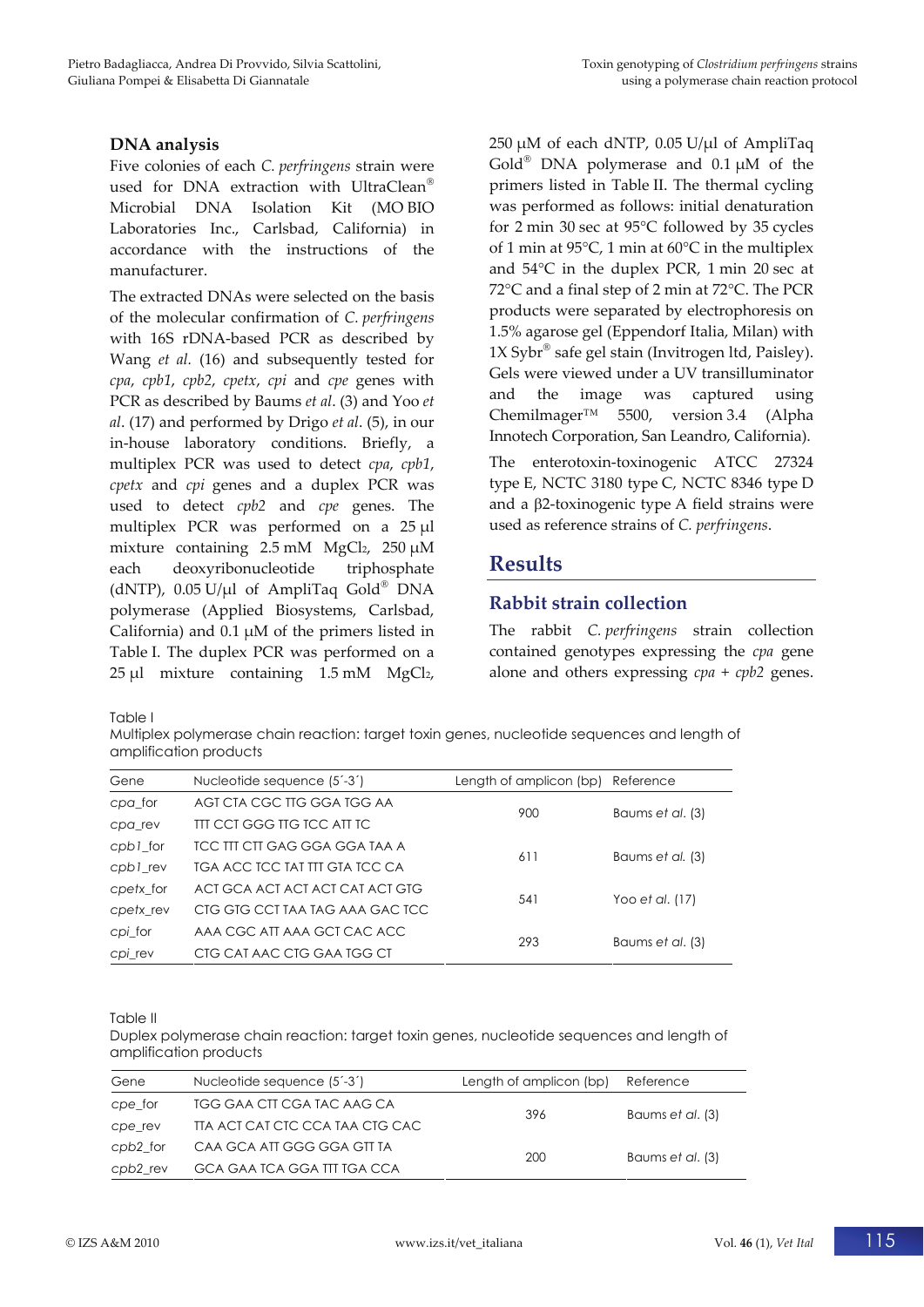Table III shows the distribution of the rabbit *C. perfringens* strains by pathological profile and toxin genotyping results. Seventeen out of nineteen strains were associated with non‐ inflammatory enteropathies. Neither of the two genotypes was found to predominate in the various pathological profiles.

#### **Strain collection from necropsies**

This collection also contained genotypes expressing the *cpa* gene alone or together with *cpb2* gene. Table IV shows the distribution of the two genotypes by pathological profile. *C. perfringens* was predominantly detected from animals with congestive-haemorrhagic enteropathy and, to a lesser extent, from cases of mortality associated with fatal traumatic lesions or degenerative diseases, as well as organs undergoing post‐mortem autolysis. The genotype *cpa* + *cpb2* was found in 27.3% of dead animals with intestinal lesions and in 15.8% of those with other pathologies. This

genotype was found in dogs (three cases with haemorrhagic enteropathy and three cases with other pathologies), cattle, sheep and goats (three cases with haemorrhagic enteropathy).

The main results of our study were as follows:

- only *C. perfringens* toxinotype A was found in 60 strains originating from rabbits (19 strains), cattle (6 strains), sheep and goats (7 strains), pigs (5 strains), poultry (5 strains), dogs (13 strains), wildlife (3 strains), cats and rats (1 strain each)
- the genotype with the *cpa* gene encoding the  $\alpha$  toxin was found in approximately 73% of strains
- the genotype which had *cpa* and *cpb2* genes encoding for  $\alpha$  and  $\beta$ 2 toxins was found in approximately 27% of strains
- there was no clear correlation between genotype *cpb2* and species‐specific pathological findings

Table III

Pathological profiles associated with the detection of *Clostridium perfringens* in rabbits and toxin genotyping results

| Pathological profile                                                                                       | No. | Toxin genotype (n) |              |  |
|------------------------------------------------------------------------------------------------------------|-----|--------------------|--------------|--|
|                                                                                                            |     | cpa                | $cpa + cpb2$ |  |
| <b>Enterotyphlitis</b>                                                                                     |     |                    |              |  |
| Bloating, liquid content in the caecum without enteric phlogosis                                           |     |                    | 3            |  |
| Dilation of small intestine, caecal impaction, mucus content in the<br>colon, absence of enteric phlogosis |     |                    |              |  |
| Total                                                                                                      | 19  |                    |              |  |

#### Table IV

Pathological profiles associated with the detection of *Clostridium perfringens* from necropsies and toxin genotyping results

| Pathological profile                              | Animals involved (n)                                                          | No. | cpa | Toxin genotype (n)<br>$cpa + cpb2$ |
|---------------------------------------------------|-------------------------------------------------------------------------------|-----|-----|------------------------------------|
| Phlogistic enteropathy                            |                                                                               |     |     |                                    |
| Haemorrhagic syndrome                             | Cattle $(4)$ , dogs $(7)$ , poultry $(2)$ , sheep $(2)$ ,<br>goats, rats, pig | 18  | 12  | 6                                  |
| Congestive, necrotic lesion                       | Cattle, dogs, sheep, poultry                                                  | 4   | 4   | 0                                  |
| Other pathologies                                 |                                                                               |     |     |                                    |
| Traumatic death                                   | Wildlife (2), dogs, sheep                                                     | 4   | 3   |                                    |
| Haemorrhagic, congestive<br>syndrome              | Dogs $(2)$ , pigs $(2)$                                                       | 4   | 3   |                                    |
| Degenerative disease or post-<br>mortem autolysis | Dogs (2), goats (2), poultry (2), pigs (2), cats,<br>wildlife, cattle         | 11  | 10  |                                    |
| Total                                             |                                                                               | 41  | 32  | 9                                  |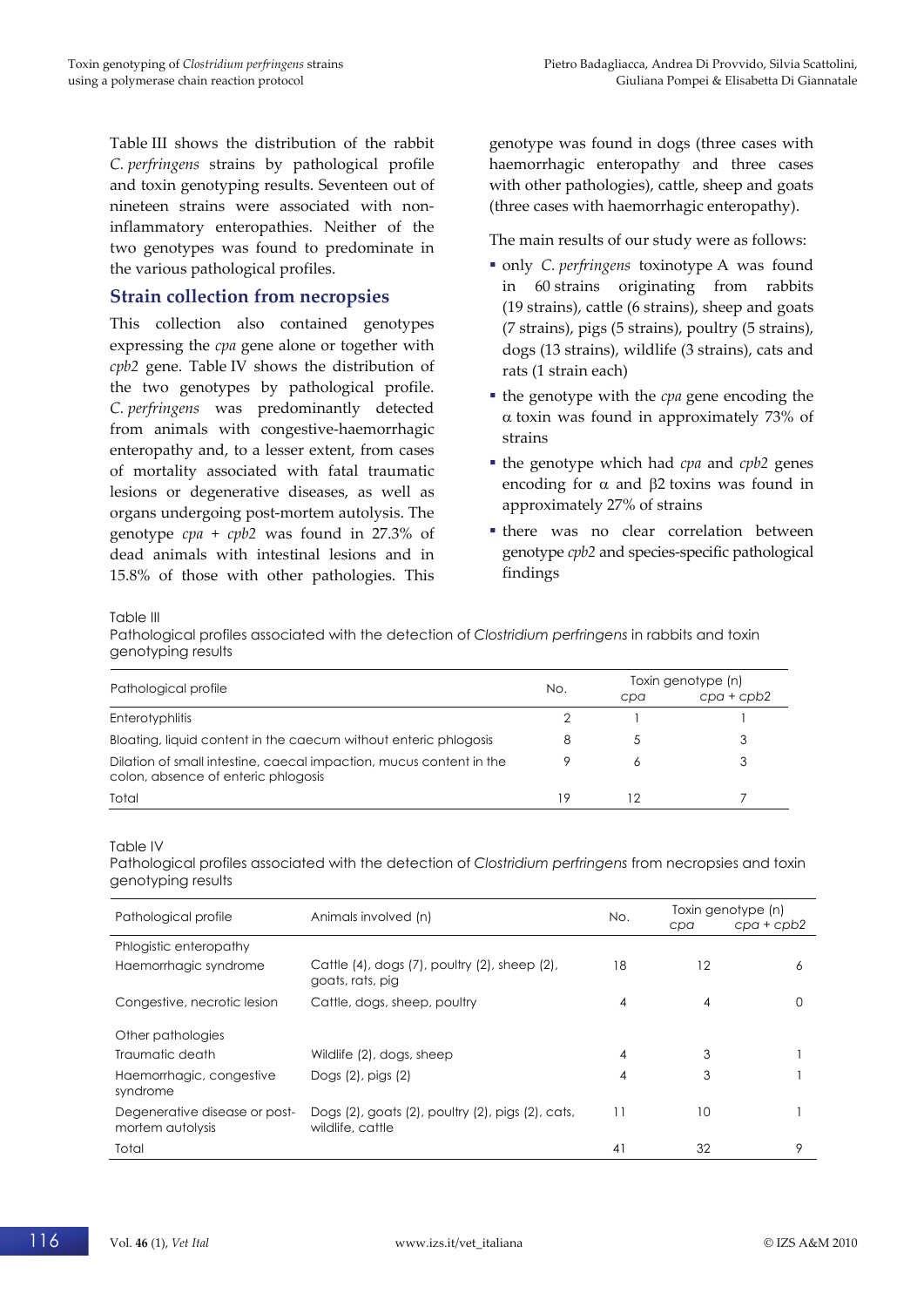approximately 90% of *C. perfringens* strains isolated from rabbits with intestinal disorders were associated with forms of noninflammatory enteropathies.

## **Discussion**

The PCR protocol used in this study proved adequate for determining the genetic potential of *C. perfringens* strains to produce toxins. Pathological features should also be considered when determining the competence of *C. perfringens* isolates to cause fatal enterotoxaemia. About 46% of *C. perfringens* strains isolated from necropsy, were probably not the primary cause of fatal disease (fatal cases of traumatic, haemorrhagic syndrome and degenerative disease). Our results confirmed the wide distribution of toxino‐ type A in animals. The genotype expressing *cpa* gene alone was found in 73.3% of the strains examined (63.2% of rabbit origin and 78.1% from other species). Furthermore, 36.8% of rabbit strains and 21.9% of isolates from other species also expressed the *cpb2* gene. Similar epidemiological findings in rabbits (4) and other animal species have also been reported in recent studies conducted by authors in Italy (K. Forti and M. Cagiola, unpublished data).

The 2‐toxinogenic *C. perfringens* type A strains revealed a synergic action of  $\alpha$  and 2 toxins, resulting in an increase in necrotic and haemorrhagic intestinal lesions in bovine enterotoxaemia (10). In contrast, the evidence of *cpb2* and *cpa* genotypes in *C. perfringens*

strains isolated from healthy animals emphasised the role of predisposing factors in the pathogenesis of animal clostridial enterotoxaemia, such as sudden change in diet or the presence of trypsin‐inactivating factors in feed (14). The rapid multiplication of *C. perfringens* in the small intestine is itself a factor of the pathogenicity of the bacterium through the acquisition of extrachromosomal elements containing additional toxin genes (12). These considerations can assist discussion on the role of *C. perfringens* in the non‐ inflammatory rabbit enteropathies revealed by our study. The pathological features, correlated to about 90% of the *C. perfringens* rabbit strains examined, are indeed compatible to ERE. This non‐inflammatory enteropathy of growing rabbits has been spreading in Europe since 1998 (7), requiring antibiotics that act against Gram‐positive bacteria, such as Zn‐bacitracin and avilamycin (1, 2). Although the aetiology of ERE remains unknown, a recent review by Licois and Marlier (8) suggested that an anaerobic bacterium that produced an unknown toxin that is active in the early phase of the infection, could be involved. *C. perfringens* appears to play a role in the high mortalities observed during spontaneous ERE.

# **Acknowledgement**

The  $\beta$ 2-toxigenic field strains were kindly supplied by Fabrizio Agnoletti of the Istituto Zooprofilattico delle Venezie in Trevise.

# **References**

- 1. Anon. 2002. Order of the Italian Minister of Health (OM) of 7 May 2002. Piano controllato d'impiego sperimentale della Zincobacitracina per l'enterocolite enzootica dei conigli. *Gazz Uff*, **137**, 13 June 2002.
- 2. Anon. 2006. Circular of Italian Ministry of Health of 4 August 2006. Disposizioni in merito alla sperimentazione multicentrica dell'Avilamicina nel coniglio per il controllo dell'enterotossiemia da *Clostridium* spp. Italian Ministry of Health, Document No. DGVA/XV28658/P of 4 August 2006, Rome.
- 3. Baums C.G., Schotte U., Amtsberg G. & Goethe R. 2004. Diagnostic multiplex PCR for toxin genotyping of *Clostridium perfringens* isolates. *Vet Microbiol*, **100**, 11-16.
- 4. Cocchi M., Drigo I., Bacchin C., Bano L., Marcon B. & Agnoletti F. 2008. Toxin-genotyping of *Clostridium perfringens* strains isolated from rabbits with enteric disease. *In* Proc. 9th World Rabbit Congress, 10-13 June, Verona. World Rabbit Science Association, Valencia, 921-924.